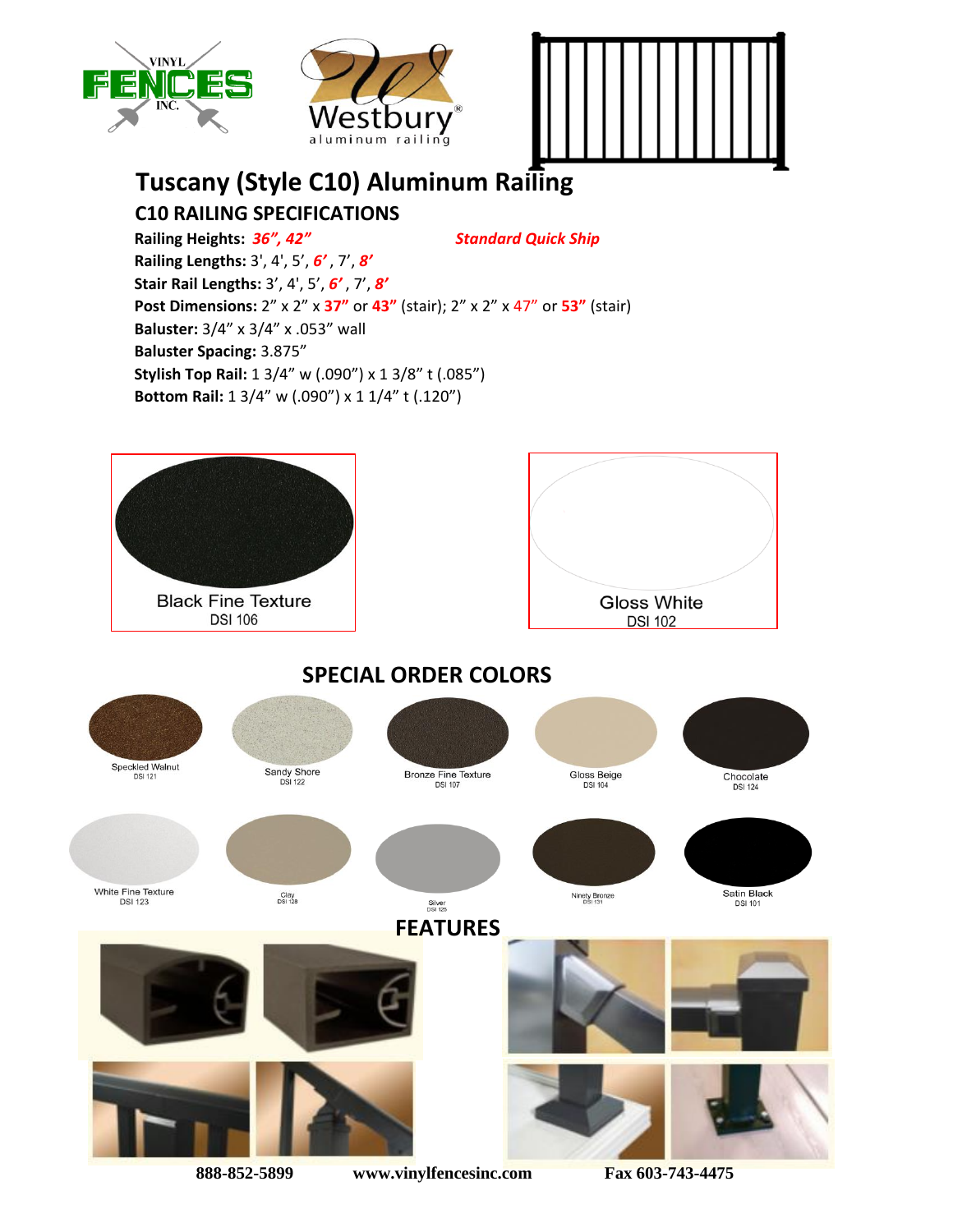

# **WESTBURY C-10 TUSCANY ALUMINUM RAILING**

#### **RESIDENTIAL POST KIT**



## **C-10 TUSCANY RAILING PANEL KIT** includes **1 - Panel (5', 6' or 8' wide) 1 - Set of Four Brackets** Top rail will be 2" longer Flat Capthan the section length 5' wide #70002 6' wide #70003 8' wide #70005 Rail Support- $+3.875$

95½ Rail length-

### **C-10 TUSCANY STAIR RAILING PANEL KIT**